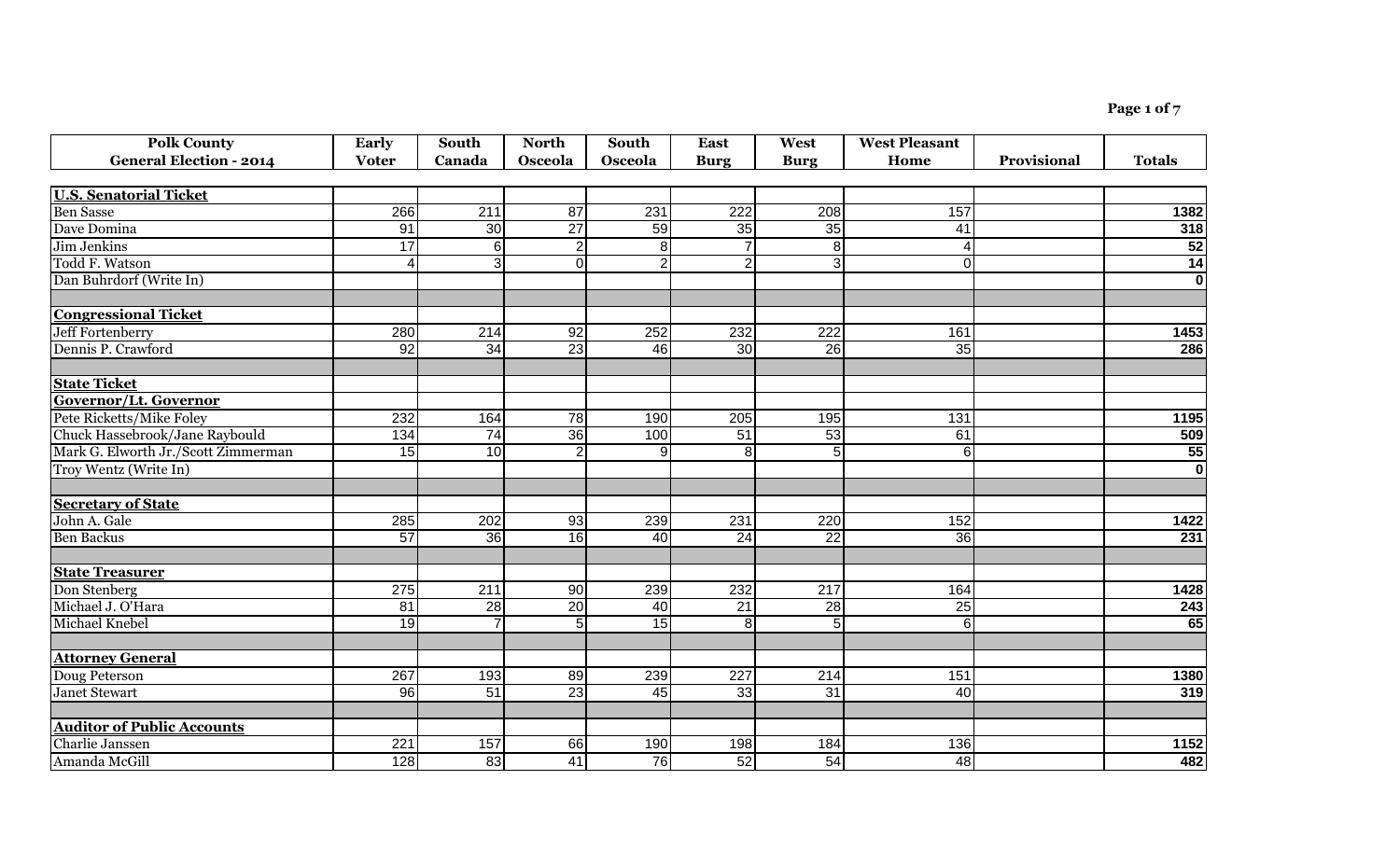| <b>Polk County</b>                        | <b>Early</b>     | South        | <b>North</b> | <b>South</b> | <b>East</b>     | West                 | <b>West Pleasant</b> |             |               |
|-------------------------------------------|------------------|--------------|--------------|--------------|-----------------|----------------------|----------------------|-------------|---------------|
| <b>General Election - 2014</b>            | <b>Voter</b>     | Canada       | Osceola      | Osceola      | <b>Burg</b>     | <b>Burg</b>          | Home                 | Provisional | <b>Totals</b> |
| <b>County Ticket</b>                      |                  |              |              |              |                 |                      |                      |             |               |
| <b>County Assessor</b>                    |                  |              |              |              |                 |                      |                      |             |               |
| Linda D. Anderson                         | 324              | 224          | 98           | 281          | 239             | 223                  | 174                  |             | 1563          |
| <b>County Attorney</b>                    |                  |              |              |              |                 |                      |                      |             |               |
| Ronald E. Colling                         | 280              | 184          | 90           | 269          | 172             | 154                  | $\overline{135}$     |             | 1284          |
| <b>County Clerk</b>                       |                  |              |              |              |                 |                      |                      |             |               |
| Debra S. Girard                           | 318              | 197          | 93           | 274          | 209             | 195                  | 153                  |             | 1439          |
| <b>County Treasurer</b>                   |                  |              |              |              |                 |                      |                      |             |               |
| Barbara J. Swanson                        | 334              | 230          | 99           | 280          | 244             | 227                  | 184                  |             | 1598          |
| <b>County Sheriff</b>                     |                  |              |              |              |                 |                      |                      |             |               |
| Dwaine W. Ladwig                          | 309              | 231          | 96           | 260          | 216             | 207                  | 159                  |             | 1478          |
| <b>County Commissioner - Dist. 1</b>      |                  |              |              |              |                 |                      |                      |             |               |
| Michael J. Smith                          | 133              | 221          |              | 35 XXXXXXXX  |                 | 31 XXXXXXXX XXXXXXXX |                      |             | 420           |
| <b>County Commissioner - Dist. 2</b>      |                  |              |              |              |                 |                      |                      |             |               |
| Michael L. Simonsen                       |                  | 107 XXXXXXXX | 60           |              | 278 XXXXXXXX    | 19                   | 60                   |             | 524           |
| <b>County Surveyor</b>                    |                  |              |              |              |                 |                      |                      |             |               |
| Christopher C. Hays                       | 309              | 220          | 96           | 278          | 235             | 219                  | 166                  |             | 1523          |
| Legislative Dist. #24                     |                  |              |              |              |                 |                      |                      |             |               |
| Mark A. Kolterman                         | $\overline{221}$ | 159          | 62           | 188          | 172             | 162                  | 109                  |             | 1073          |
| <b>Kirk Tesar</b>                         | 60               | 53           | 16           | 48           | $\overline{37}$ | $\overline{38}$      | 41                   |             | 293           |
| <b>State Board of Education - Dist. 6</b> |                  |              |              |              |                 |                      |                      |             |               |
| <b>Maureen Nickels</b>                    | 248              | 184          | 77           | 214          | 180             | 166                  | 131                  |             | 1200          |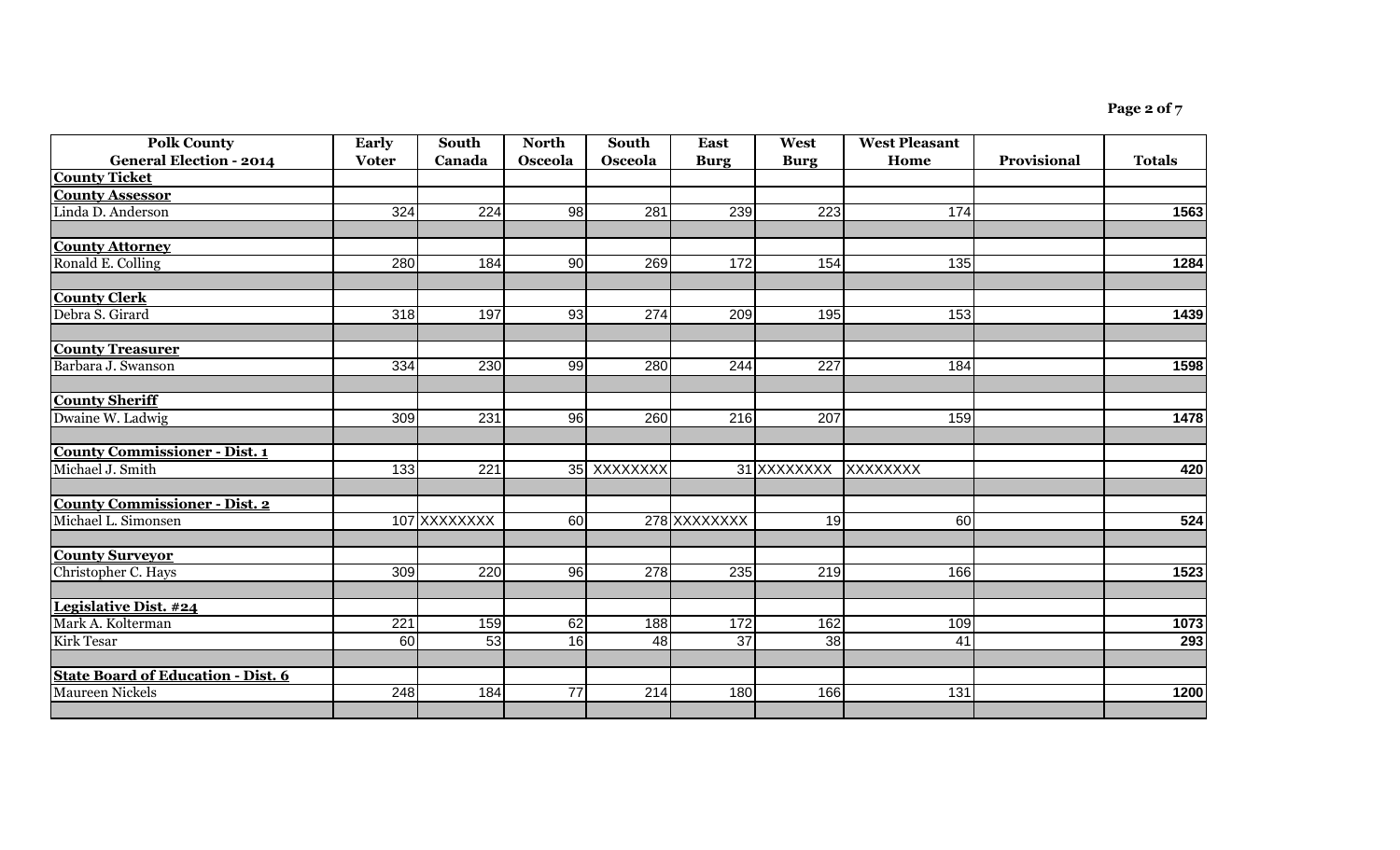| <b>Polk County</b><br><b>General Election - 2014</b> | Early<br><b>Voter</b> | South<br>Canada | <b>North</b><br>Osceola | <b>South</b><br>Osceola | East<br><b>Burg</b> | West<br><b>Burg</b> | <b>West Pleasant</b><br>Home | Provisional | <b>Totals</b> |
|------------------------------------------------------|-----------------------|-----------------|-------------------------|-------------------------|---------------------|---------------------|------------------------------|-------------|---------------|
| <b>Judge of Workers' Comp. Court</b>                 |                       |                 |                         |                         |                     |                     |                              |             |               |
| Judge Thomas E. Stine                                |                       |                 |                         |                         |                     |                     |                              |             |               |
| Yes                                                  | 182                   | 127             | 61                      | 152                     | 146                 | 121                 | 101                          |             | 890           |
| $\overline{N_{0}}$                                   | 111                   | 85              | $\overline{27}$         | $\overline{79}$         | 52                  | $\overline{71}$     | 53                           |             | 478           |
|                                                      |                       |                 |                         |                         |                     |                     |                              |             |               |
| <b>Judge of Workers' Comp. Court</b>                 |                       |                 |                         |                         |                     |                     |                              |             |               |
| Judge Laureen Van Norman                             |                       |                 |                         |                         |                     |                     |                              |             |               |
| Yes                                                  | 187                   | 127             | 62                      | 149                     | 150                 | 121                 | 100                          |             | 896           |
| No                                                   | 108                   | 85              | 26                      | 79                      | 51                  | 71                  | 52                           |             | 472           |
|                                                      |                       |                 |                         |                         |                     |                     |                              |             |               |
| <b>Judge of Workers' Comp. Court</b>                 |                       |                 |                         |                         |                     |                     |                              |             |               |
| Judge Michael K. High                                |                       |                 |                         |                         |                     |                     |                              |             |               |
| Yes                                                  | 179                   | 130             | 63                      | 151                     | 146                 | 121                 | 97                           |             | 887           |
| N <sub>0</sub>                                       | $\overline{112}$      | 83              | 25                      | 78                      | 53                  | 70                  | 55                           |             | 476           |
|                                                      |                       |                 |                         |                         |                     |                     |                              |             |               |
| Judge of District Court - Dist. 5                    |                       |                 |                         |                         |                     |                     |                              |             |               |
| Judge Mary C. Gilbride                               |                       |                 |                         |                         |                     |                     |                              |             |               |
| Yes                                                  | 199                   | 128             | 65                      | 157                     | 152                 | 123                 | 98                           |             | 922           |
| No                                                   | 90                    | 81              | 25                      | 73                      | 48                  | 68                  | 53                           |             | 438           |
|                                                      |                       |                 |                         |                         |                     |                     |                              |             |               |
| Judge of the County Court - Dist. 5                  |                       |                 |                         |                         |                     |                     |                              |             |               |
| Judge Patrick R. McDermott                           |                       |                 |                         |                         |                     |                     |                              |             |               |
| Yes                                                  | 190                   | 131             | 65                      | 149                     | 140                 | 117                 | $\overline{97}$              |             | 889           |
| $\overline{\text{No}}$                               | 92                    | $\overline{77}$ | 24                      | $\overline{77}$         | 51                  | 68                  | 52                           |             | 441           |
| Judge of the County Court - Dist. 5                  |                       |                 |                         |                         |                     |                     |                              |             |               |
| Judge Linda Caster Senff                             |                       |                 |                         |                         |                     |                     |                              |             |               |
| Yes                                                  | 190                   | 127             | 67                      | 156                     | 140                 | 120                 | 105                          |             | 905           |
| $\overline{\text{No}}$                               | 95                    | $\overline{77}$ | 21                      | 71                      | 53                  | 68                  | 47                           |             | 432           |
|                                                      |                       |                 |                         |                         |                     |                     |                              |             |               |
| Central Comm. College - Dist. 5                      |                       |                 |                         |                         |                     |                     |                              |             |               |
| Linda M. Aerni                                       | 166                   | 125             | 51                      | 123                     | 60                  | 94                  | $\overline{60}$              |             | 679           |
| Dan Rumsey                                           | $\overline{97}$       | 68              | 28                      | 85                      | 105                 | 70                  | $\overline{79}$              |             | 532           |
|                                                      |                       |                 |                         |                         |                     |                     |                              |             |               |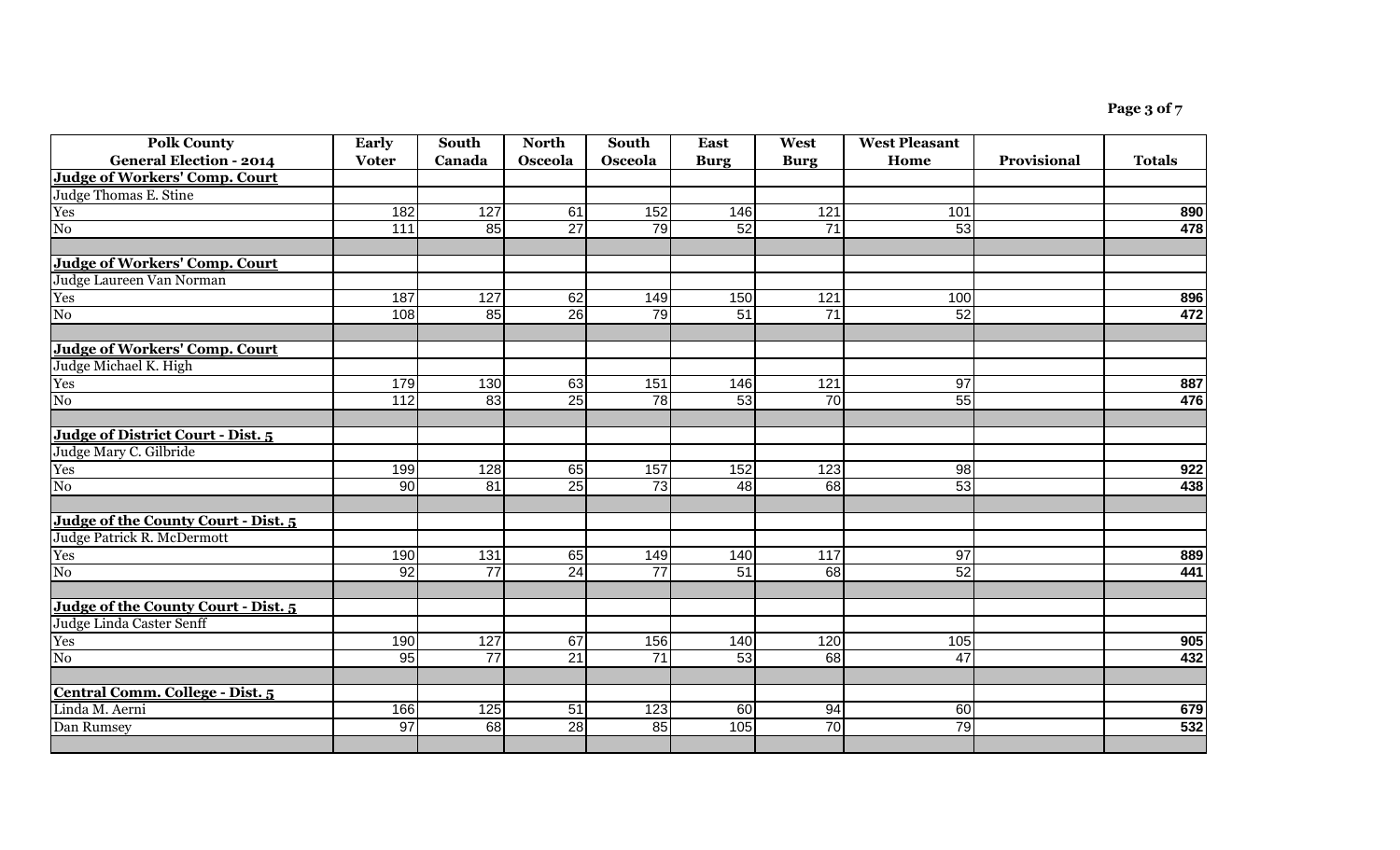| <b>Polk County</b>                        | Early            | South           | <b>North</b>   | <b>South</b>     | <b>East</b>    | West              | <b>West Pleasant</b> |                    |                         |
|-------------------------------------------|------------------|-----------------|----------------|------------------|----------------|-------------------|----------------------|--------------------|-------------------------|
| <b>General Election - 2014</b>            | <b>Voter</b>     | Canada          | Osceola        | Osceola          | <b>Burg</b>    | <b>Burg</b>       | Home                 | <b>Provisional</b> | <b>Totals</b>           |
| <b>CP NRD Board of Directors-Sub. 9</b>   |                  |                 |                |                  |                |                   |                      |                    |                         |
| Ed Kyes                                   | 110              |                 | 67             |                  | 2 XXXXXXXX     | XXXXXXX           | 27                   |                    | $\overline{213}$        |
|                                           |                  |                 |                |                  |                |                   |                      |                    |                         |
| <b>CP NRD Board of Directors-At Large</b> |                  |                 |                |                  |                |                   |                      |                    |                         |
| Dick Mercer                               | 109              | 8               | 66             |                  | XXXXXXX        | XXXXXXX           | 26                   |                    | 211                     |
| <b>UBB NRD Board of Directors</b>         |                  |                 |                |                  |                |                   |                      |                    |                         |
| Subdistrict 1                             |                  |                 |                |                  |                |                   |                      |                    |                         |
| Larry K. Moore                            | 149              | 192             | 8 <sup>1</sup> | $\overline{216}$ | 182            | 176               | $\overline{111}$     |                    | 1034                    |
| Subdistrict 2                             |                  |                 |                |                  |                |                   |                      |                    |                         |
| Douglas L. Dickinson                      | 130              | 170             | 8 <sup>1</sup> | 204              | 164            | 157               | 104                  |                    | 937                     |
| Subdistrict 3                             |                  |                 |                |                  |                |                   |                      |                    |                         |
| <b>Bill Stahly</b>                        | 127              | 169             | 8 <sup>1</sup> | 199              | 161            | 156               | 102                  |                    | 922                     |
| Subdistrict 4                             |                  |                 |                |                  |                |                   |                      |                    |                         |
| Eugene R. Ulmer                           | 33               | 33              | $\overline{2}$ | 49               | 42             | 45                | 41                   |                    | 245                     |
| <b>Becky Roesler</b>                      | 54               | 92              | $\overline{2}$ | 89               | 67             | 75                | 36                   |                    | 415                     |
| Stan Boehr                                | 45               | 44              | $\overline{2}$ | 52               | 64             | 44                | 29                   |                    | 280                     |
| Subdistrict 5                             |                  |                 |                |                  |                |                   |                      |                    |                         |
| Michael D. Nuss                           | $\overline{121}$ | 158             | 8 <sup>1</sup> | 190              | 161            | 157               | 95                   |                    | 890                     |
| Subdistrict 6                             |                  |                 |                |                  |                |                   |                      |                    |                         |
| No Candidates                             |                  |                 |                |                  |                |                   |                      |                    | $\overline{\mathbf{0}}$ |
| Subdistrict 7                             |                  |                 |                |                  |                |                   |                      |                    |                         |
| Ronda Rich                                | 120              | 156             | 8 <sup>1</sup> | 186              | 149            | 148               | 93                   |                    | 860                     |
| <b>Subdistrict 8</b>                      |                  |                 |                |                  |                |                   |                      |                    |                         |
| David Robotham                            | 115              | 158             | 8 <sup>1</sup> | 184              | 144            | 145               | 91                   |                    | 845                     |
| <b>At Large</b>                           |                  |                 |                |                  |                |                   |                      |                    |                         |
| Linda L. Luebbe                           | $\overline{123}$ | 162             | 9              | 188              | 154            | 153               | 97                   |                    | 886                     |
| <b>NPPD - Subdivision 7</b>               |                  |                 |                |                  |                |                   |                      |                    |                         |
| Ken Kunze                                 | 142              | 91              | 44             | 124              | 108            | 124               | 88                   |                    | 721                     |
| <b>Jim Tarnick</b>                        | 128              | 96              | 43             | 96               | 74             | 59                | 58                   |                    | 554                     |
|                                           |                  |                 |                |                  |                |                   |                      |                    |                         |
| <b>Polk County RPPD - Subdivision 3</b>   |                  |                 |                |                  |                |                   |                      |                    |                         |
| Jim Carlson (Write-in)                    |                  | XXXXXXX         |                |                  | <b>XXXXXXX</b> | XXXXXXX           | XXXXXXX              |                    | 0                       |
| Gene Urkoski (Write-in)                   |                  | <b>XXXXXXXX</b> |                |                  |                | XXXXXXXX XXXXXXXX | <b>XXXXXXXX</b>      |                    | $\overline{\mathbf{0}}$ |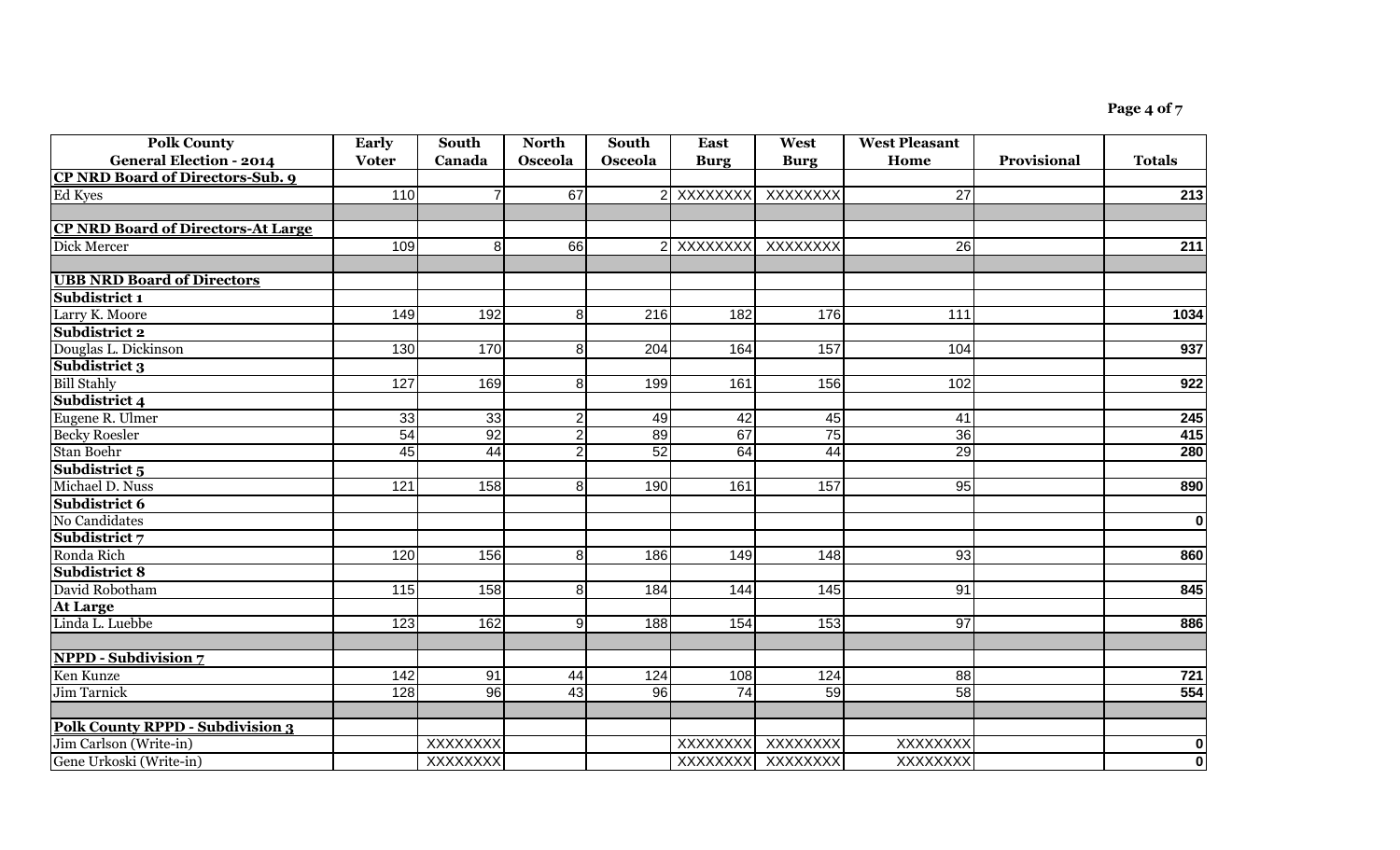| <b>Polk County</b>                                     | Early          | South            | <b>North</b>    | South                | <b>East</b>       | West        | <b>West Pleasant</b> |             |                               |
|--------------------------------------------------------|----------------|------------------|-----------------|----------------------|-------------------|-------------|----------------------|-------------|-------------------------------|
| <b>General Election - 2014</b>                         | <b>Voter</b>   | Canada           | Osceola         | Osceola              | <b>Burg</b>       | <b>Burg</b> | Home                 | Provisional | <b>Totals</b>                 |
| ESU #6 - Member of Board - Dist. 1                     |                |                  |                 |                      |                   |             |                      |             |                               |
| <b>Chuck Evans</b>                                     | $\overline{2}$ | 4                | <b>XXXXXXXX</b> | XXXXXXXX XXXXXXXX    |                   | XXXXXXX     | <b>XXXXXXXX</b>      |             | $6 \mid$                      |
|                                                        |                |                  |                 |                      |                   |             |                      |             |                               |
| ESU # $7$ - Member of Board - Dist. 3                  |                |                  |                 |                      |                   |             |                      |             |                               |
| Jen Miller                                             |                | <b>XXXXXXXX</b>  |                 |                      | XXXXXXXX XXXXXXXX | XXXXXXXX    | <b>XXXXXXXX</b>      |             | $5\phantom{1}$                |
|                                                        |                |                  |                 |                      |                   |             |                      |             |                               |
| ESU #7 - Member of Brd. - Dist. 11                     |                |                  |                 |                      |                   |             |                      |             |                               |
| <b>Terry Fusco</b>                                     | 248            | $\overline{207}$ | $\overline{71}$ | 234                  | 173               | 163         | $\overline{17}$      |             | 1113                          |
| <b>Cross County School Board</b>                       |                |                  |                 |                      |                   |             |                      |             |                               |
| Coreen K. Rafert                                       | 62             | 16               | $\overline{2}$  | 6                    | 199               | 193         | 17                   |             | 495                           |
| Kurt B. Moore                                          | 63             | $\overline{14}$  | $\overline{2}$  | 6                    | 207               | 187         | 13                   |             | 492                           |
| Brian Bresnahan                                        | 62             | 13               | $\overline{2}$  |                      | 211               | 196         | 10                   |             | 501                           |
|                                                        |                |                  |                 |                      |                   |             |                      |             |                               |
| <b>Osceola School Board</b>                            |                |                  |                 |                      |                   |             |                      |             |                               |
| Jennifer Boruch                                        | 113            | 10               | 54              | 241                  |                   | XXXXXXXX    | $\overline{2}$       |             | 422                           |
| <b>Tom Schleif</b>                                     | 84             | 10               | $\overline{41}$ | 200                  | $\overline{3}$    | XXXXXXX     | 2 <sub>l</sub>       |             | 340                           |
| Nicole Kropatsch                                       | 94             | 10               | $\overline{51}$ | 229                  |                   | XXXXXXXX    |                      |             | 387                           |
| <b>Shelby-Rising City School Board</b>                 |                |                  |                 |                      |                   |             |                      |             |                               |
| Jeffrey A. Kuhnel                                      | 96             | 170              |                 | 17 XXXXXXXX XXXXXXXX |                   | XXXXXXX     | <b>XXXXXXXX</b>      |             | 283                           |
| <b>Chris Whitmore</b>                                  | 88             | 179              |                 | 15 XXXXXXXX XXXXXXXX |                   | XXXXXXX     | <b>XXXXXXXX</b>      |             | 282                           |
| Jennifer Belt (Write In)                               |                |                  |                 |                      | XXXXXXXX XXXXXXXX | XXXXXXX     | <b>XXXXXXXX</b>      |             | $\overline{\mathbf{0}}$       |
|                                                        |                |                  |                 |                      |                   |             |                      |             |                               |
| <b>High Plains School Board</b>                        |                |                  |                 |                      |                   |             |                      |             |                               |
| Kathy Klingsporn                                       |                | 14 XXXXXXXX      |                 | 3 XXXXXXXX XXXXXXX   |                   | XXXXXXX     | 120                  |             | 137                           |
| <b>Gregg E. Fowler</b>                                 |                | 6 XXXXXXXX       |                 | 0 XXXXXXXX XXXXXXX   |                   | XXXXXXX     | 83                   |             | 89                            |
| Paul Van Housen                                        |                | 17 XXXXXXXX      |                 | 4 XXXXXXXX XXXXXXX   |                   | XXXXXXX     | 133                  |             | 154                           |
| Kevin Urkoski                                          |                | 11 XXXXXXXX      |                 | 4 XXXXXXXX XXXXXXXX  |                   | XXXXXXX     | 116                  |             | $\overline{131}$              |
|                                                        |                |                  |                 |                      |                   |             |                      |             |                               |
| <b>Columbus School Board</b><br><b>Francis Kuehler</b> |                | 0 XXXXXXXX       |                 | 0 XXXXXXXX XXXXXXX   |                   | XXXXXXX     | XXXXXXX              |             |                               |
|                                                        |                | 0 XXXXXXXX       |                 | 0 XXXXXXXX XXXXXXX   |                   | XXXXXXX     | <b>XXXXXXXX</b>      |             | 0 <br>$\overline{\mathbf{0}}$ |
| <b>Theresa Seipel</b>                                  | ΩL             | XXXXXXX          |                 | XXXXXXXX XXXXXXXX    |                   | XXXXXXX     | <b>XXXXXXXX</b>      |             | $\overline{\mathbf{o}}$       |
| Ken Curry                                              |                |                  |                 |                      |                   |             |                      |             |                               |
|                                                        |                |                  |                 |                      |                   |             |                      |             |                               |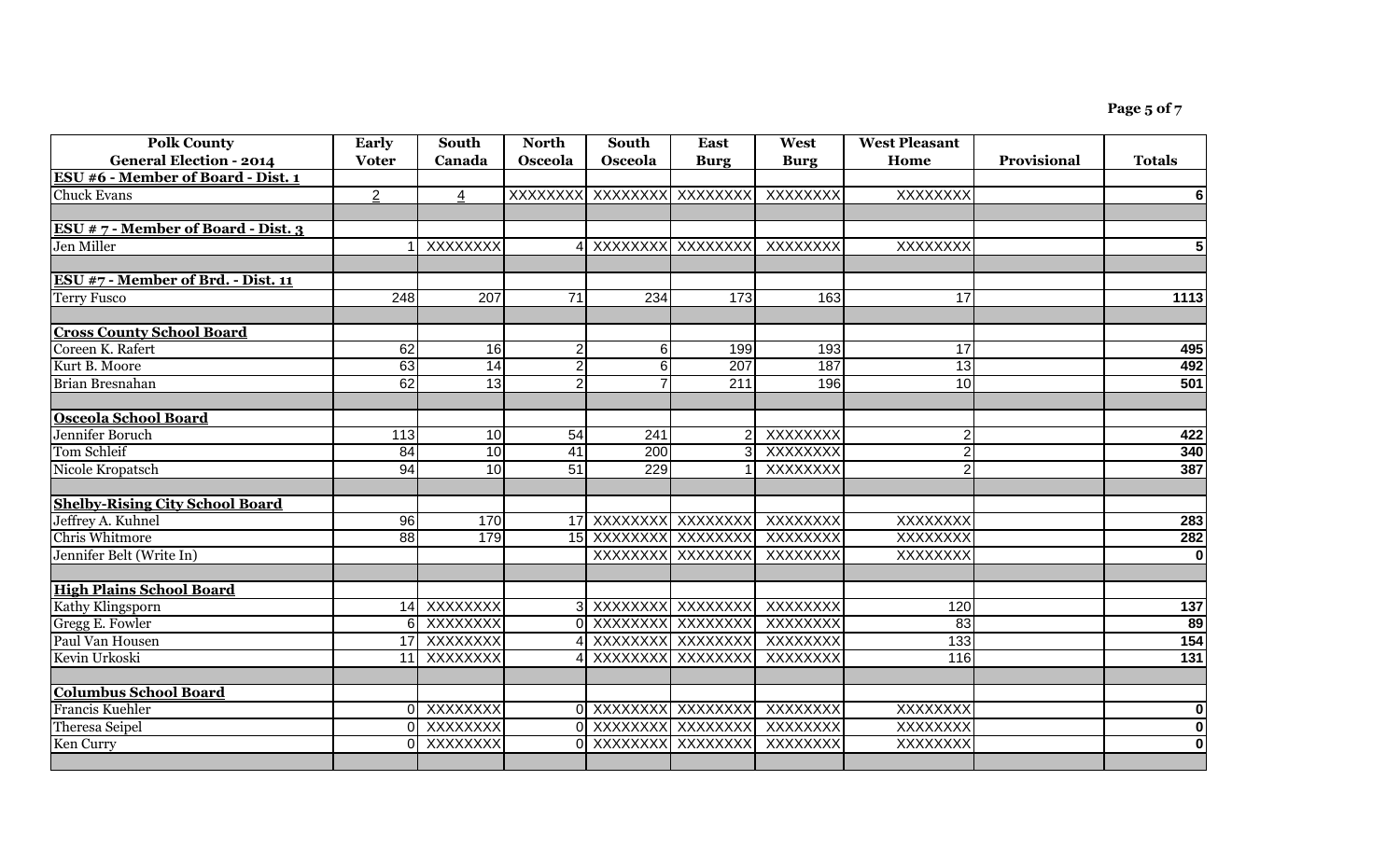| <b>Polk County</b>                     | Early           | South                          | <b>North</b>   | <b>South</b>                            | <b>East</b>           | West        | <b>West Pleasant</b> |             |                         |
|----------------------------------------|-----------------|--------------------------------|----------------|-----------------------------------------|-----------------------|-------------|----------------------|-------------|-------------------------|
| <b>General Election - 2014</b>         | <b>Voter</b>    | Canada                         | <b>Osceola</b> | Osceola                                 | <b>Burg</b>           | <b>Burg</b> | Home                 | Provisional | <b>Totals</b>           |
| <b>Twin River School Board</b>         |                 |                                |                |                                         |                       |             |                      |             |                         |
| Jason Urkoski                          |                 | XXXXXXX                        |                | XXXXXXXX XXXXXXXX                       |                       | XXXXXXX     | <b>XXXXXXXX</b>      |             | 9                       |
| Joe R. Beck                            |                 | XXXXXXX                        |                | XXXXXXX                                 | XXXXXXX               | XXXXXXX     | <b>XXXXXXXX</b>      |             | 12                      |
| Raymond J. Hebda Jr.                   |                 | XXXXXXX                        |                | XXXXXXX                                 | XXXXXXX               | XXXXXXX     | <b>XXXXXXXX</b>      |             | $\overline{\mathbf{8}}$ |
| John D. Nelson                         |                 | <b>XXXXXXXX</b>                |                | XXXXXXXX XXXXXXXX                       |                       | XXXXXXX     | <b>XXXXXXXX</b>      |             | $\overline{\mathbf{3}}$ |
| Jennifer Swantek (Write In)            |                 | <b>XXXXXXXX</b>                |                | <b>XXXXXXXX</b>                         | XXXXXXX               | XXXXXXX     | <b>XXXXXXXX</b>      |             | 0                       |
|                                        |                 |                                |                |                                         |                       |             |                      |             |                         |
| <b>Centennial School Board</b>         |                 |                                |                |                                         |                       |             |                      |             |                         |
| <b>Larry Paxson</b>                    | 3               |                                |                | XXXXXXXX XXXXXXXXX XXXXXXX              |                       | XXXXXXXX    | <b>XXXXXXXX</b>      |             | 5                       |
| Douglas M. Tonniges                    | 3               |                                |                | XXXXXXXX XXXXXXXX XXXXXXXX              |                       | XXXXXXXX    | <b>XXXXXXXX</b>      |             | $\overline{7}$          |
| Michael Hahn                           |                 |                                |                | XXXXXXXX XXXXXXXXX XXXXXXXX             |                       | XXXXXXX     | <b>XXXXXXXX</b>      |             | $\overline{7}$          |
| <b>Jason Richters</b>                  |                 |                                |                | XXXXXXXX XXXXXXXXX XXXXXXXX             |                       | XXXXXXXX    | <b>XXXXXXXX</b>      |             | $\overline{\mathbf{5}}$ |
|                                        |                 |                                |                |                                         |                       |             |                      |             |                         |
| <b>City of Osceola - Mayor</b>         |                 |                                |                |                                         |                       |             |                      |             |                         |
| Wendell W. Lindsley                    |                 | 24 XXXXXXXX XXXXXXXX           |                |                                         | 82 XXXXXXXX XXXXXXXX  |             | <b>XXXXXXXX</b>      |             | 106                     |
| <b>Charles Kucera</b>                  |                 | 23 XXXXXXXX XXXXXXXX           |                |                                         | 144 XXXXXXXX XXXXXXXX |             | <b>XXXXXXXX</b>      |             | 167                     |
|                                        |                 |                                |                |                                         |                       |             |                      |             |                         |
| <b>City of Osceola - Councilmember</b> |                 |                                |                |                                         |                       |             |                      |             |                         |
| Charles C. Hays                        |                 | 37 XXXXXXXX XXXXXXXX           |                |                                         | 171 XXXXXXXX XXXXXXXX |             | <b>XXXXXXXX</b>      |             | 208                     |
| Donald Sterup                          |                 | 36 XXXXXXXX XXXXXXXX           |                |                                         | 168 XXXXXXXX          | XXXXXXXX    | XXXXXXXX             |             | 204                     |
|                                        |                 |                                |                |                                         |                       |             |                      |             |                         |
| <b>City of Stromsburg - Mayor</b>      |                 |                                |                |                                         |                       |             |                      |             |                         |
| Ken Everingham                         |                 | 28 XXXXXXXX XXXXXXXXX XXXXXXXX |                |                                         | 136                   | 121         | XXXXXXXX             |             | 285                     |
| Vernon Tallman                         | 22 <sup>1</sup> | XXXXXXXX  XXXXXXXXX  XXXXXXXX  |                |                                         | $\overline{57}$       | 47          | XXXXXXXX             |             | 126                     |
|                                        |                 |                                |                |                                         |                       |             |                      |             |                         |
| <b>City of Stromsburg - North Ward</b> |                 |                                |                |                                         |                       |             |                      |             |                         |
| Lois Burke                             |                 | 22 XXXXXXXX XXXXXXXXX XXXXXXXX |                |                                         | 163                   | XXXXXXX     | XXXXXXX              |             | 185                     |
|                                        |                 |                                |                |                                         |                       |             |                      |             |                         |
| <b>City of Stromsburg - South Ward</b> |                 |                                |                |                                         |                       |             |                      |             |                         |
| <b>Terry Larson</b>                    |                 |                                |                | 16 XXXXXXXX XXXXXXXXX XXXXXXXX XXXXXXXX |                       | 140         | XXXXXXX              |             | 156                     |
|                                        |                 |                                |                |                                         |                       |             |                      |             |                         |
| <b>Village of Shelby - Trustee</b>     |                 |                                |                |                                         |                       |             |                      |             |                         |
| Pat Davis                              | $\overline{21}$ |                                |                | 114 XXXXXXXX XXXXXXXX                   | XXXXXXX               | XXXXXXX     | XXXXXXX              |             | $\overline{135}$        |
| <b>Travis Weber</b>                    | $\overline{20}$ |                                |                | 96 XXXXXXXX XXXXXXXX                    | XXXXXXX               | XXXXXXX     | XXXXXXX              |             | 116                     |
| <b>Jeffrey Willis</b>                  | $\overline{22}$ |                                |                | 111 XXXXXXXX XXXXXXXX XXXXXXXX          |                       | XXXXXXX     | <b>XXXXXXXX</b>      |             | $\overline{133}$        |